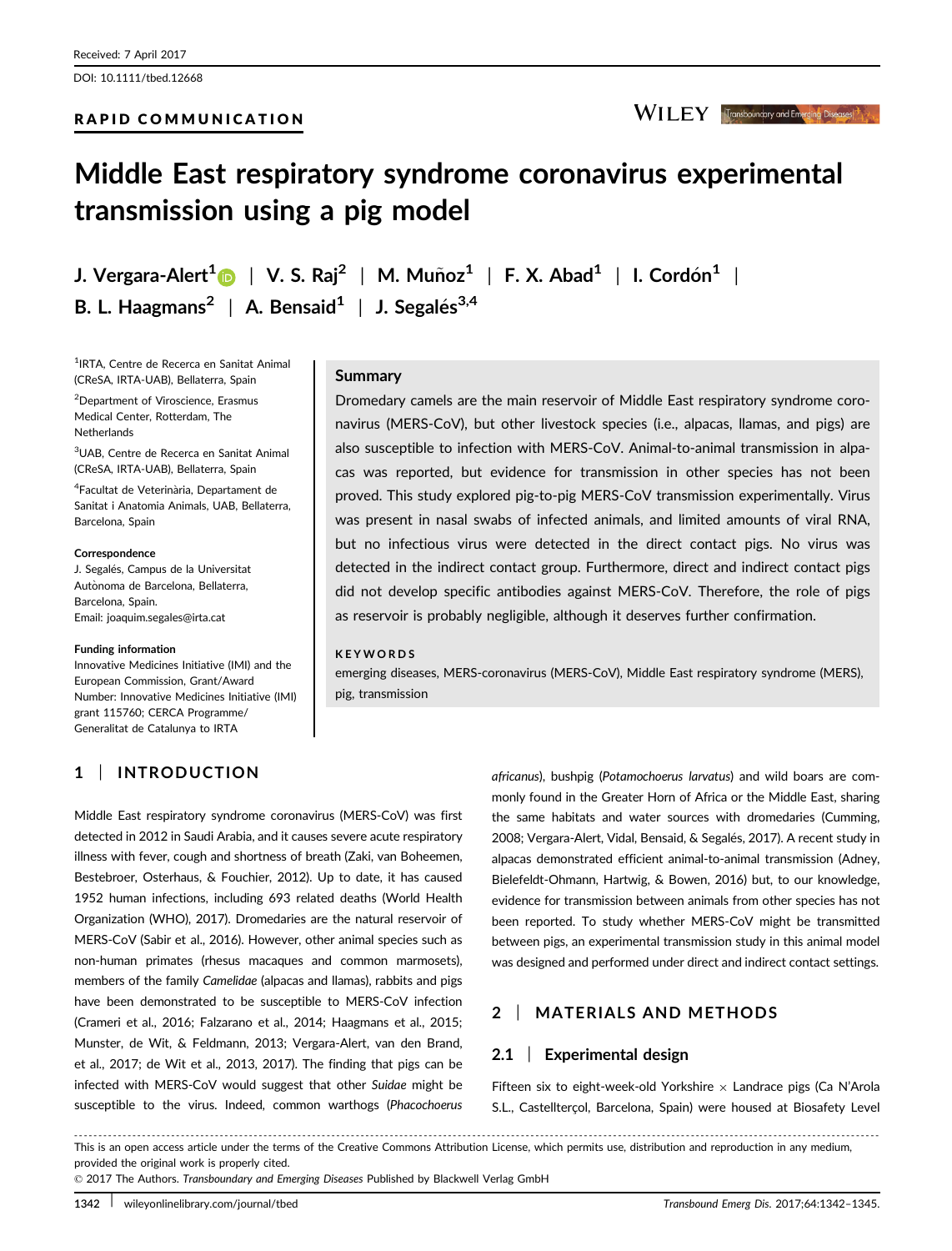3 (BSL-3) animal facilities (IRTA-CReSA, Barcelona, Spain), and divided into three groups: G1, MERS-CoV-inoculated pigs (P1–P5); G2, direct contacts (P6–P10); G3, indirect contacts (P11–P15). Three extra animals were used as negative controls (G4, P16–P18). Animals from G1, G2 and G3 were housed in the same experimental box unit but placed in two different pens. The pens were separated by two fences with a 30 cm distance among them (Figure 1). Tarpaulin, from the ceiling to the floor, was used to avoid contact between pen 1 and pen 2. Tarpaulin was also placed in the front doors of both pens. At the beginning of the experiment, G1 was housed in pen 1, and G2 and G3 in pen 2.

G1 was inoculated with  $10^7$  TCID<sub>50</sub> (50% tissue culture infectious dose) MERS-CoV (passage 7 human isolate HCoV-EMC/2012) in 3 mL saline solution via intranasal route (1.5 mL in each nostril). Two days later, all tarpaulins were removed and G2 pigs were moved from pen 2 to pen 1 until the end of the study.

All animals were monitored daily for clinical signs (sneezing, coughing, nasal discharge and/or dyspnoea), as well as rectal temperatures until day 10 post-inoculation (PI). Nasal swabs (NS) were obtained on days 0, 1, 2, 3, 4 PI from all animals and at days 7, and 10 PI from G1. Animals from G2 and G3 were also sampled at 5, 6, 9 and 12 days PI, corresponding to days 3, 4, 7 and 10 after direct (G2) and indirect (G3) contact with G1.

## 2.2 | Sampling procedures

Two independent NS were collected and placed in PBS (for PCR analysis) and DMEM containing antimicrobial drugs (for detection of infectious virus); swabbing was performed deep in both sides of the nasal cavity. Sera were obtained before challenge and at 7, 15 and 26 days PI, and they were subsequently used to detect the presence of MERS-CoV-specific antibodies. Negative control pigs were sampled (NS and sera) and euthanized before the start of the experiment.

Daily environmental samples (ES) between day 0 and 10 PI were obtained from air sampling and wall surface swabbing (Figure 1). Briefly, swabs pre-moistened with transport medium (Copan Universal Transport Medium UTM-RT System) were collected from walls in pen 1 and 2 (ES1 and ES2). Air sampling was performed using an air sampler (Airport MD8 Sartorius device) located between pens, which suctioned 50 L/min air volume for 20 min through a gelatin membrane filter (ES3). Air from the box unit was sampled with  $10 \times 10$  cm dry membrane filters located in the air extraction of the box (ES4). ES were tested for the presence of viral RNA.

## 2.3 | Virus detection

Viral RNA from NS and ES was extracted with NucleoSpin<sup>®</sup> RNA virus kit (Macherey-Nagel, Germany) following the manufacturer's



FIGURE 1 Schematic representation of the experimental animal box. Boxes in the animal facility of the biosafety level 3 at IRTA-CReSA are behind two sets of doors (with a shower in between) following the standards of a negative pressure room. Animals were distributed into two pens separated by two fences with a 30 cm distance between them. G1 (P1–P5) was allocated in pen 1 and G2 (P6–P10) and G3 (P11– P15), in pen 2. Two days after inoculation of G1 with MERS-CoV, G2 was cohoused with G1 until the end of the experiment. Tarpaulin was used to prevent contact between G1 and the other two groups during the firsts 2 days after inoculation. Environmental samples (ES) were obtained from different locations, as represented in the scheme [Colour figure can be viewed at wileyonlinelibrary.com]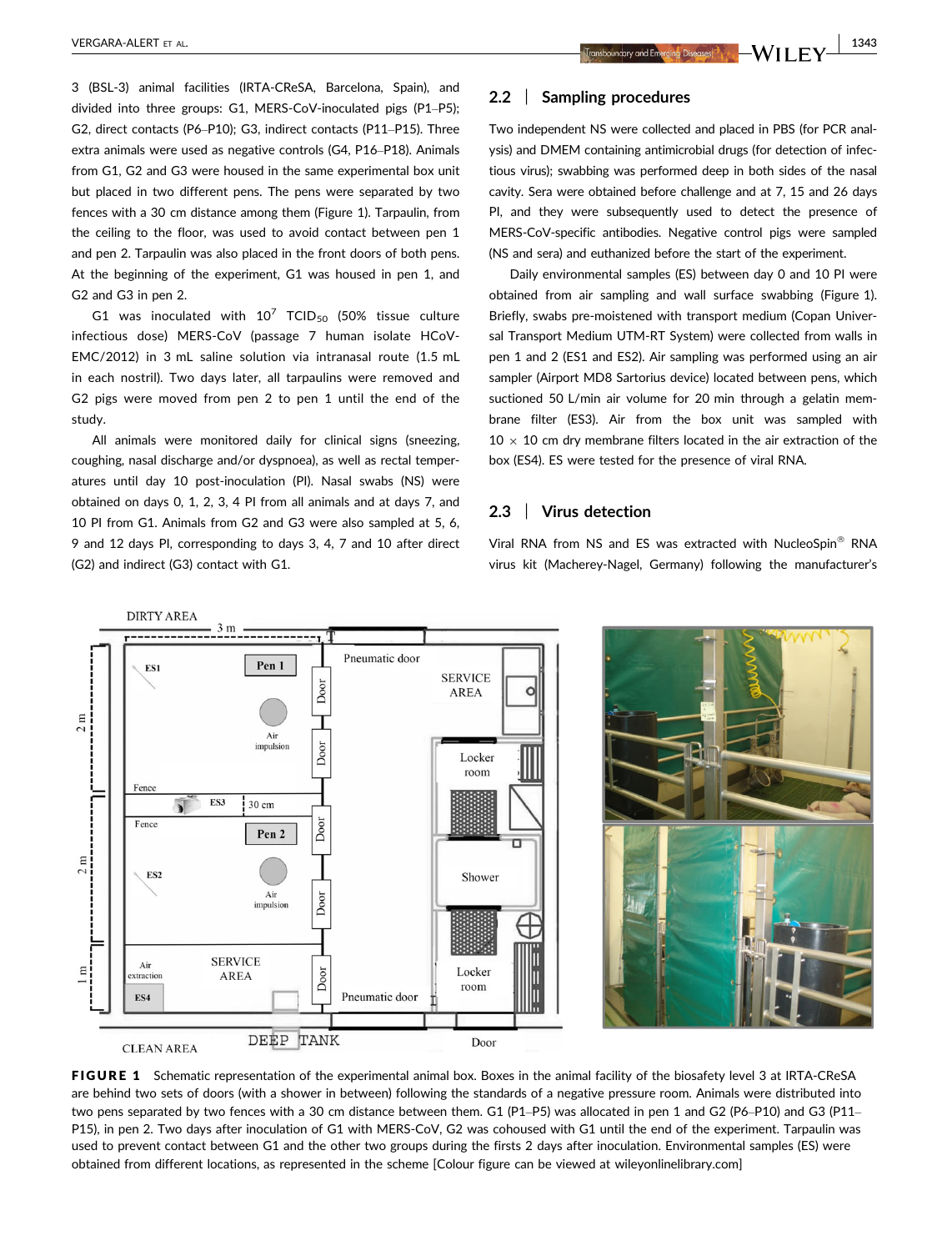1344 | **IA/II EX** Franks **Arizon de Broad Alexander Contract Contract Contract Contract Contract Contract Contract Contract Contract Contract Contract Contract Contract Contract Contract Contract Contract Contract Contract** 

instructions. The RNA extracts were tested by the UpE PCR (Raj et al., 2013), and the techniques were carried on as previously (Vergara-Alert, van den Brand, et al., 2017). NS were also evaluated for the presence of infectious virus by titration in Vero cells, following previous protocol (Vergara-Alert, van den Brand, et al., 2017).

## 2.4 | Humoral immune response assays

Serum samples from days 0, 7, 15 and 26 PI were tested to determine the specific S1-antibodies by a MERS-CoV S1-ELISA, and by a specific virus neutralization assay, as previously described (Haagmans et al., 2016).

## 3 | RESULTS AND DISCUSSION

Similar to a previous experiment (Vergara-Alert, van den Brand, et al., 2017), none of the pigs had appreciable rise in rectal temperature upon challenge, nor any clinical signs (data not shown). All MERS-CoV-experimentally infected animals (P1–P5) shed viral RNA at least from 1 to 4 days PI, and three of five pigs had detectable viral RNA until 7 days PI (Figure 2a). Most importantly, all five animals shed infectious virus during the first 4 days PI (Figure 2b). Viral RNA was detected in four of five cohoused, direct contact animals (G2) at least one time PI. The MERS-CoV RNA load of G2 pigs, however, was lower than those of G1 (Figure 2a). No viral RNA or infectious virus was detected in swabs from G3 (P11–P15) and control pigs (P16–P18).To test whether seroconversion occurred, serum samples were tested with a specific recombinant MERS-CoV S1-ELISA and for neutralizing antibodies against MERS-CoV. All five MERS-CoV infected animals (P1–P5) had detectable levels of S1-antibodies 2- and 3-weeks after the infection (Figure 2c). The specificity of the response was confirmed by virus neutralization assay. In P1–P4 (but not in P5), serum neutralizing MERS-CoV-specific titres (1:40–1:160) were detected at 1- and 2-week PI (Figure 2d). However, at week 3 PI, the virus neutralizing antibodies decreased (1:20–1:40). No MERS-CoV-specific antibodies were detected in serum of G2, G3 and control pigs. In environmental samples, very low levels of viral RNA were detected at different time points, with a peak at day 5 PI (Table 1).

Other livestock besides dromedaries are susceptible to MERS-CoV infection (Crameri et al., 2016; Falzarano et al., 2014; Haagmans et al., 2015; Munster et al., 2013; Vergara-Alert, van den Brand, et al., 2017; de Wit et al., 2013, 2017); thus, they might be potential intermediate



FIGURE 2 Viral shedding and antibody responses after experimental inoculation of MERS-CoV into pigs (G1), and after direct (G2) or indirect (G3) exposure of non-infected pigs with G1. (a) Viral RNA and (b) infectious MERS-CoV from pigs nasal swab samples collected at different times after challenge. Each line or bar represents an individual animal. (c) MERS-CoV S1 antibody responses were analysed in serum from all animals at post-inoculation days 0, 7, 15 and 26. An ELISA with recombinant MERS-CoV S1 protein was used, and results are represented individually. (d) Individual MERS-CoV neutralization titres from pigs as determined from serum. Dashed lines depict the detection limit of the assays. Ct, cycle threshold; MERS-CoV, Middle East respiratory syndrome coronavirus; OD, optical density; PRNT<sub>90</sub>, 90% plaque reduction neutralization test; TCID<sub>50</sub>, 50% tissue culture infective dose [Colour figure can be viewed at wileyonlinelibrary.com]